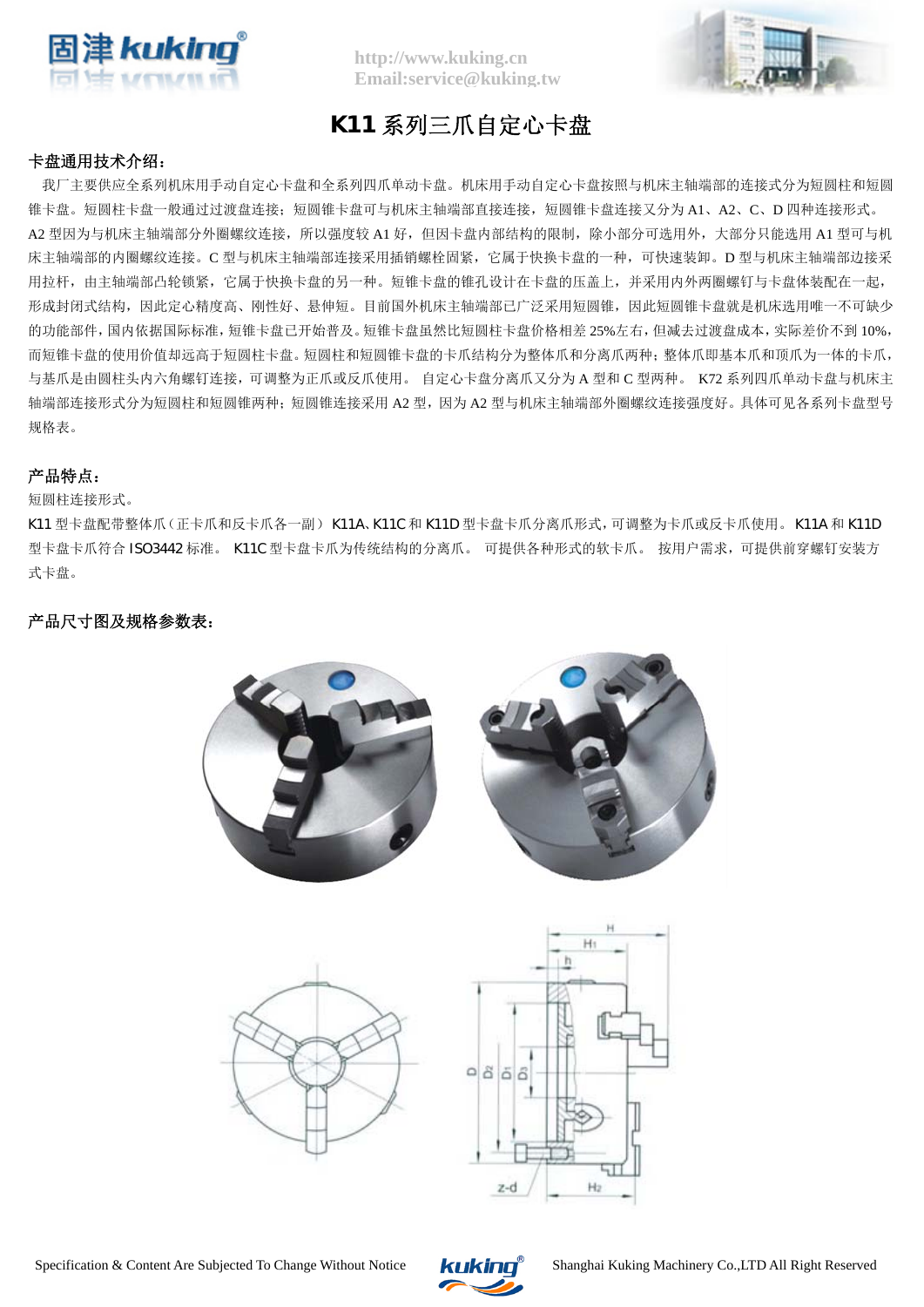

# **http://www.kuking.cn Email:service@kuking.tw**



| 型号 D      | D <sub>1</sub> | D <sub>2</sub> | D <sub>3</sub> | н     | H1   | H <sub>2</sub>           | h               | $Z-d$   |
|-----------|----------------|----------------|----------------|-------|------|--------------------------|-----------------|---------|
| K11-80    | 55             | 66             | 16             | 66    | 50   | $\blacksquare$           | 3.5             | $3-M6$  |
| K11-100   | 72             | 84             | 22             | 74.5  | 55   | $\overline{\phantom{a}}$ | 3.5             | $3-M8$  |
| K11-125   | 95             | 108            | 30             | 84    | 58   |                          | $\overline{4}$  | $3-M8$  |
| K11-160   | 130            | 142            | 45             | 95    | 65   | $\blacksquare$           | 5               | $3-M8$  |
| K11-160A  | 130            | 142            | 40             | 109   | 65   | 71                       | 5               | $3-M8$  |
| K11-165   | 130            | 145            | 40             | 96.5  | 66.5 |                          | 4.5             | $3-M8$  |
| K11-165A  | 130            | 145            | 40             | 109   | 65   | 71                       | 5               | $3-M8$  |
| K11-200   | 165            | 180            | 65             | 109   | 75   |                          | 5               | $3-M10$ |
| K11-200A  | 165            | 180            | 65             | 122   | 75   | 80                       | 5               | 3-M10   |
| K11-200C  | 165            | 180            | 65             | 122   | 75   | 78                       | 5               | $3-M10$ |
| K11-250   | 206            | 226            | 80             | 120   | 80   |                          | 5               | $3-M12$ |
| K11-250A  | 206            | 226            | 80             | 133   | 80   | 85                       | 5               | $3-M12$ |
| K11-250C  | 206            | 226            | 80             | 130   | 80   | 84                       | 5               | $3-M12$ |
| K11-315   | 260            | 285            | 100            | 147   | 90   |                          | 7.5             | 3-M16   |
| K11-315A  | 260            | 285            | 100            | 155.5 | 90   | 96.5                     | 6               | $3-M16$ |
| K11-315C  | 260            | 285            | 100            | 155   | 90   | 96                       | 7.5             | $3-M16$ |
| K11-320   | 270            | 290            | 100            | 142.5 | 90   | $\overline{\phantom{a}}$ | 6               | $3-M16$ |
| K11-320A  | 270            | 290            | 100            | 155.5 | 90   | 96.5                     | 6               | $3-M16$ |
| K11-320C  | 265            | 290            | 100            | 155   | 90   | 96                       | 7.5             | $3-M16$ |
| K11-325   | 272            | 296            | 100            | 142.5 | 90   | $\sim$                   | 6               | $3-M16$ |
| K11-325A  | 272            | 296            | 100            | 155.5 | 90   | 96.5                     | 6               | $3-M16$ |
| K11-325C  | 272            | 296            | 105            | 155   | 90   | 96                       | 7.5             | $3-M16$ |
| K11-380   | 325            | 350            | 130            | 155.5 | 100  | $\omega$                 | 6               | $3-M16$ |
| K11-380A  | 325            | 350            | 130            | 170.5 | 100  | 108.5                    | 6               | $3-M16$ |
| K11-380C  | 325            | 350            | 135            | 163.5 | 98   | 103.5                    | 7.5             | $3-M16$ |
| K11-400   | 340            | 368            | 130            | 155.5 | 100  | $\overline{\phantom{a}}$ | 6               | 3-M16   |
| K11-400A  | 340            | 368            | 130            | 170.5 | 100  | 108.5                    | 6               | $3-M16$ |
| K11-400C  | 340            | 368            | 130            | 158.5 | 102  | 106.5                    | 6               | $3-M16$ |
| K11-500   | 440            | 465            | 200            | 176   | 115  | $\sim$                   | 6               | $6-M16$ |
| K11-500A  | 440            | 465            | 200            | 203   | 115  | 123                      | 6               | $6-M16$ |
| K11-500C  | 440            | 465            | 200            | 197   | 115  | 121                      | 6.5             | $6-M16$ |
| K11-630   | 560            | 595            | 260            | 192   | 130  | $\omega$                 | $7\overline{ }$ | $6-M16$ |
| K11-630A  | 560            | 595            | 260            | 218   | 130  | 138                      | 7               | $6-M16$ |
| K11-630C  | 560            | 595            | 270            | 211.3 | 123  | 130.3                    | 8               | $6-M16$ |
| K11-800A  | 710            | 760            | 385            | 249   | 148  | 158                      | 8               | 6-M20   |
| K11-800C  | 710            | 760            | 385            | 247   | 149  | 157                      | 8               | $6-M20$ |
| K11-1000  | 910            | 950            | 400            | 278.6 | 176  | 185                      | 8               | $6-M24$ |
| K11-1000A | 910            | 950            | 460            | 266   | 165  | $\omega_{\rm c}$         | 8               | $6-M24$ |
| K11-1250  | 1160           | 1200           | 660            | 280.6 | 178  | 187                      | 10              | $6-M24$ |